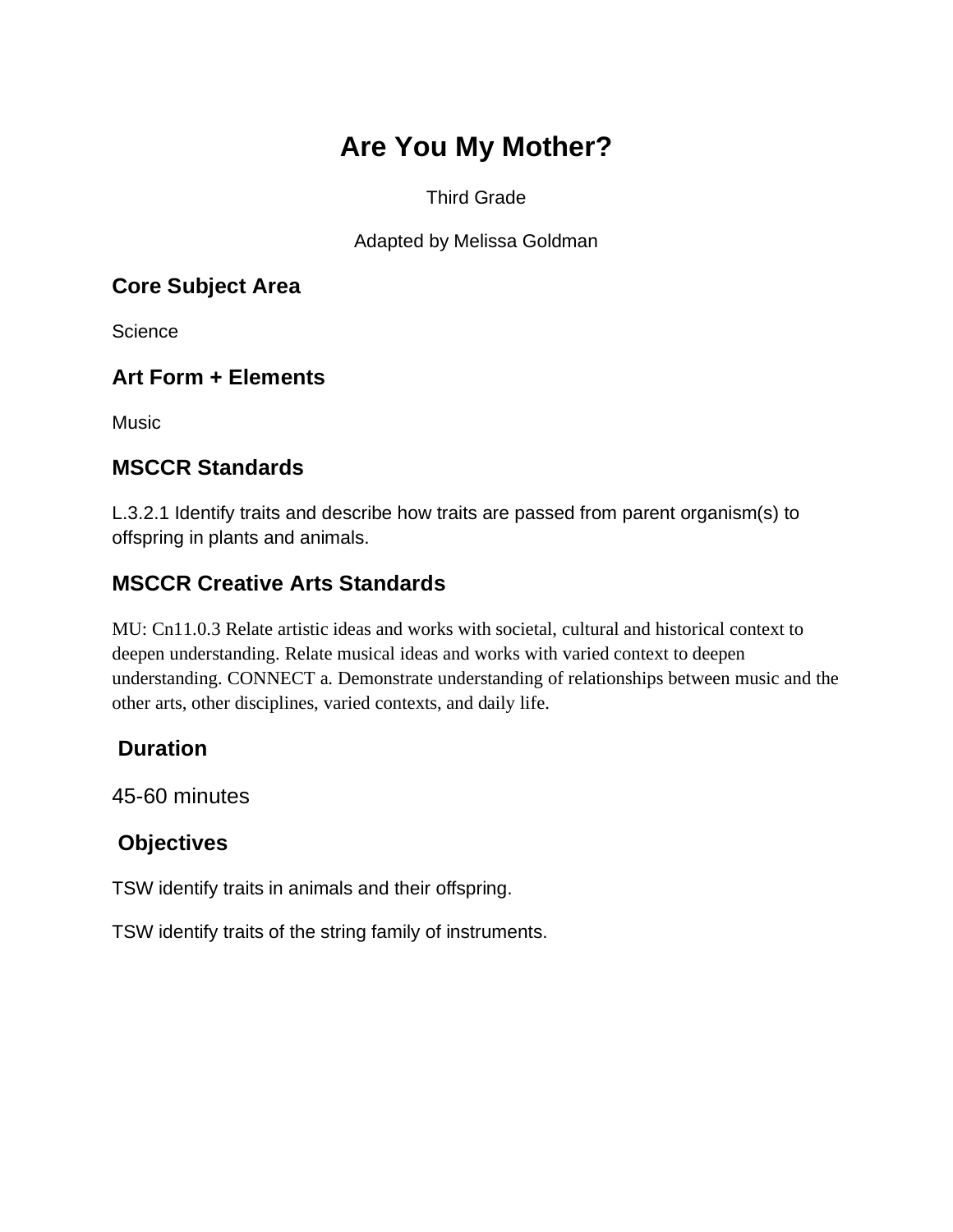#### **Materials Needed**

Cards for game

Internet access

## **Vocabulary**

offspring

traits

**Orchestra** 

**Strings** 

Family

#### **Lesson Sequence**

1. TSW play a card game of matching. The teacher will pass out premade animal cards. TSW walk around and find their match. (These cards are adult animals and baby animals.) All cards will have animals that have similar traits as their offspring.

2. TTW have students "pair share" how they knew that the animals were a match. TTW have several students show examples of their matches.

3. TTW introduce the terms offspring and traits. Reminding students they matched the offspring with the correct parent by using traits.

4. TTW introduce the string family of the orchestra using Meg's music room[.](https://youtu.be/4lwOEFLWljY) <https://youtu.be/4lwOEFLWljY>

5. TSW use a worksheet to label the instruments with the teacher. TTW ask students to tell the similar traits of all the instruments in the family. TTW explain that like animals and plants, instruments belong to a family because of their traits.

6. TTW pass out the animal cards again and have students work in groups of 4 to see if any of the animal pairs have similar traits as other animal pairs. TSW work in a group, and the teacher will monitor. (String music could be playing in the background.)